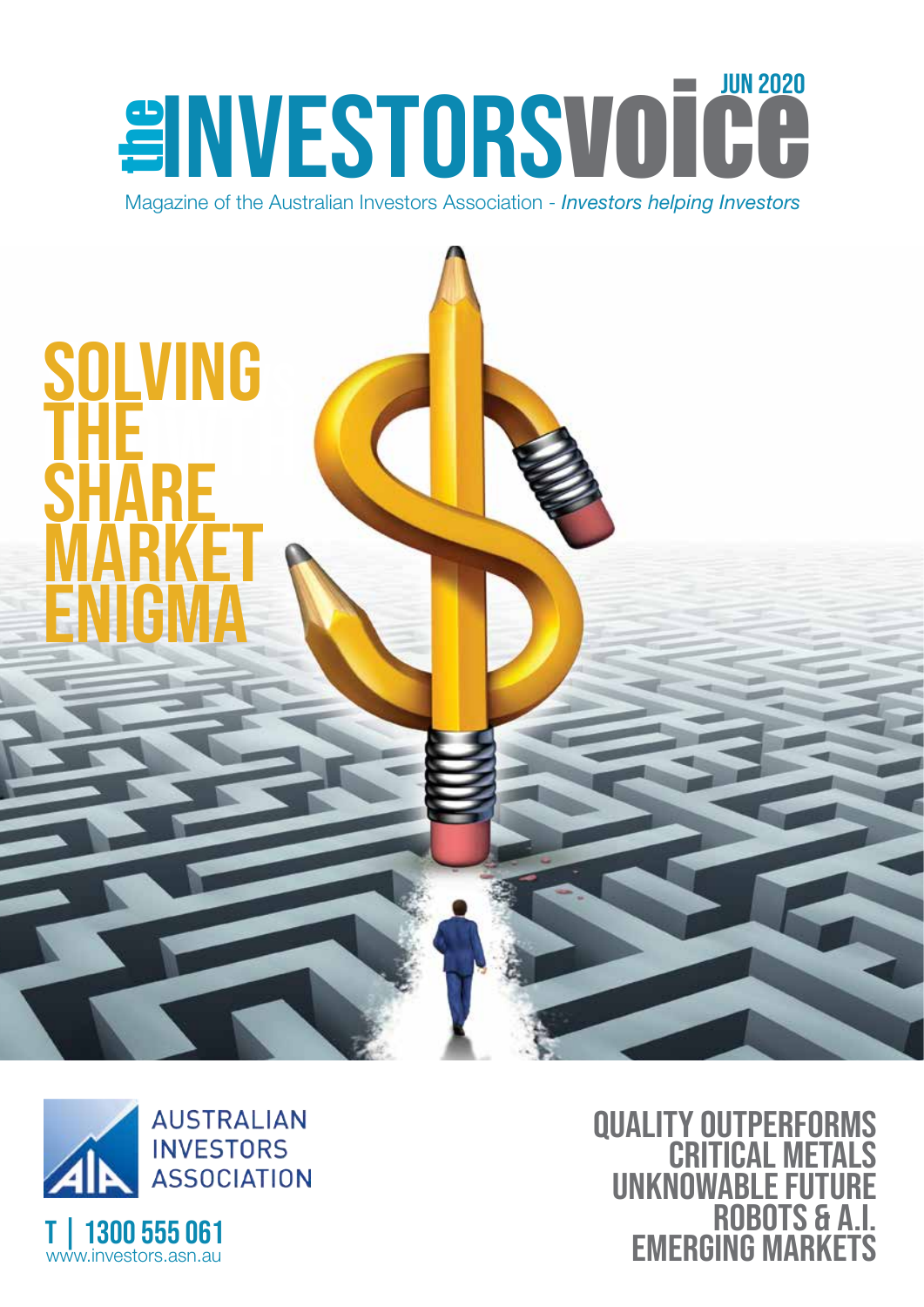## **CHINA, CHINA, CHINA - AND FOR GOOD REASON**

#### **JOHN FORWOOD**

fees, memberships and advertising on Alibaba's e-commerce platforms. Core commerce also includes revenue generated from the sale of goods (i.e. first-party sales), primarily through Alibaba's New Retail initiative, Hema, as well as revenue generated from the provision of logistics services (through Cainiao) and local services (through Ele.me and Koubei).

The next most important division is cloud computing, which earned 7% of Alibaba's revenue by providing cloud solutions. The unprofitable 'digital media and entertainment' segment attracted 6% revenue from membership fees and advertising. This revenue was mainly derived from Alibaba's online video platform, Youku, and online browser, UCWeb, as well as through diverse content platforms that provide film, online ticketing, music, news, literature and gaming.

The other division is the loss-making 'innovation initiatives and others' segment, which earned 1% of revenue. Within this division are found the company's operating system, navigation technology, AI-powered voice assistants and smart speakers, and enterprise-communication software, where revenue is typically generated through software or annual fees.

With so many dominant positions across so many industries likely to ensure that these four segments generate strong growth over time, the party marking Alibaba's next birthday of note could be the most bizarre yet.

#### *Michael Collins, Investment Specialist, Magellan Asset Management*

*Sources include company filings and website, Bloomberg and Hoover's, a Dun & Bradstreet Company.*

\_\_\_\_\_\_\_\_\_\_\_\_\_\_\_\_\_\_\_\_\_\_\_\_\_\_\_\_\_\_\_\_\_\_\_\_

[1] See Reuters. 'Tearful Ma bids Alibaba farewell with rock star show.' 9 September 2019. reuters.com/article/us-alibaba-jackmaidUSKCN1VU0VY

As a fund manager focusing exclusively on junior resource companies, we are naturally fixated on the heightened tensions emerging between West and East. Members of the AIA would likewise be observing closely, cognisant of the daily dialogue in that conversation. At present that may be focused on service industries like tourism and education but has moved on to soft commodities barley and beef. Hard commodities seem to occupy a special place and thus far remain largely immune from political intrigue, and some are bouncing back hard and fast from early COVID19 impacts.

#### China drives commodities

We always hear a lot about China in the media regarding commodities and that is because they are an important driver of global demand - in fact China is the biggest game in resource town.

China is the major part of global demand for hard commodities. The world's largest importer of oil, and the world's largest consumer of many metals including iron ore and copper, China consumes approximately half of the world's metals and mining resources more than double the proportion it consumed when we had the SARS outbreak in 2002.

China accounts for 53% of the world total steel production, which requires iron ore, manganese, coking coal plus/minus vanadium, molybdenum and other specialty metals. It simply is in every conversation about hard commodities.

#### Rebound

China rebounded strongly in April and that is a real theme of what we are seeing. It may be pent up demand releasing itself after lockdowns in China in February and March, but it is clearly there. For example, industrial production rose 3.9% year-on-year in April after collapsing 13.5% in the January-February period. An interesting piece of data potentially reflecting Chinese infrastructure stimulus is that China excavator sales rose 60% in April yoy while auto sales rose 4.4% yoy.

The Bank of China has pledged a yet "more powerful" monetary policy response to the virus. As a result, total financing came in at CNY3,090bn in April which translates into a 12.0% yoy growth - the strongest in nearly two years.

Anecdotally, traffic in Beijing is reported to be even busier now than it was the same time last year. That again may be partly as a result of pent up travel demand, and perhaps more people are driving than catching public transport to avoid the possibility of catching Covid.

#### Transport and Fuel

Looking to transport and energy, crude oil inventories in China have shrunk in recent weeks after rising to record levels in Q1. And in April China became Australia's biggest market for LNG, receiving 40 cargoes, above last April's total of 36.

So, while there is a threat of trade disputes between our two countries, this does not yet appear to have affected energy and hard commodities.

In terms of automotive sales, in April vehicle sales in China rose 4.4% yoy although passenger car sales fell 2.6%. While EV battery demand in the first quarter tumbled along with EV sales, China's announcement that the government would extend EV purchase tax exemptions for two more years until the end of 2022 should mitigate a fall-off in EV sales in China.

Also, the impact of the recent oil price collapse on EV sales in China may be muted, because China's gasoline pricing mechanism does not allow price adjustment in gasoline if the crude oil price drops below US\$40/bbl. So, the Chinese consumer is not going to benefit to the same extent in terms of ICEs using fuel.